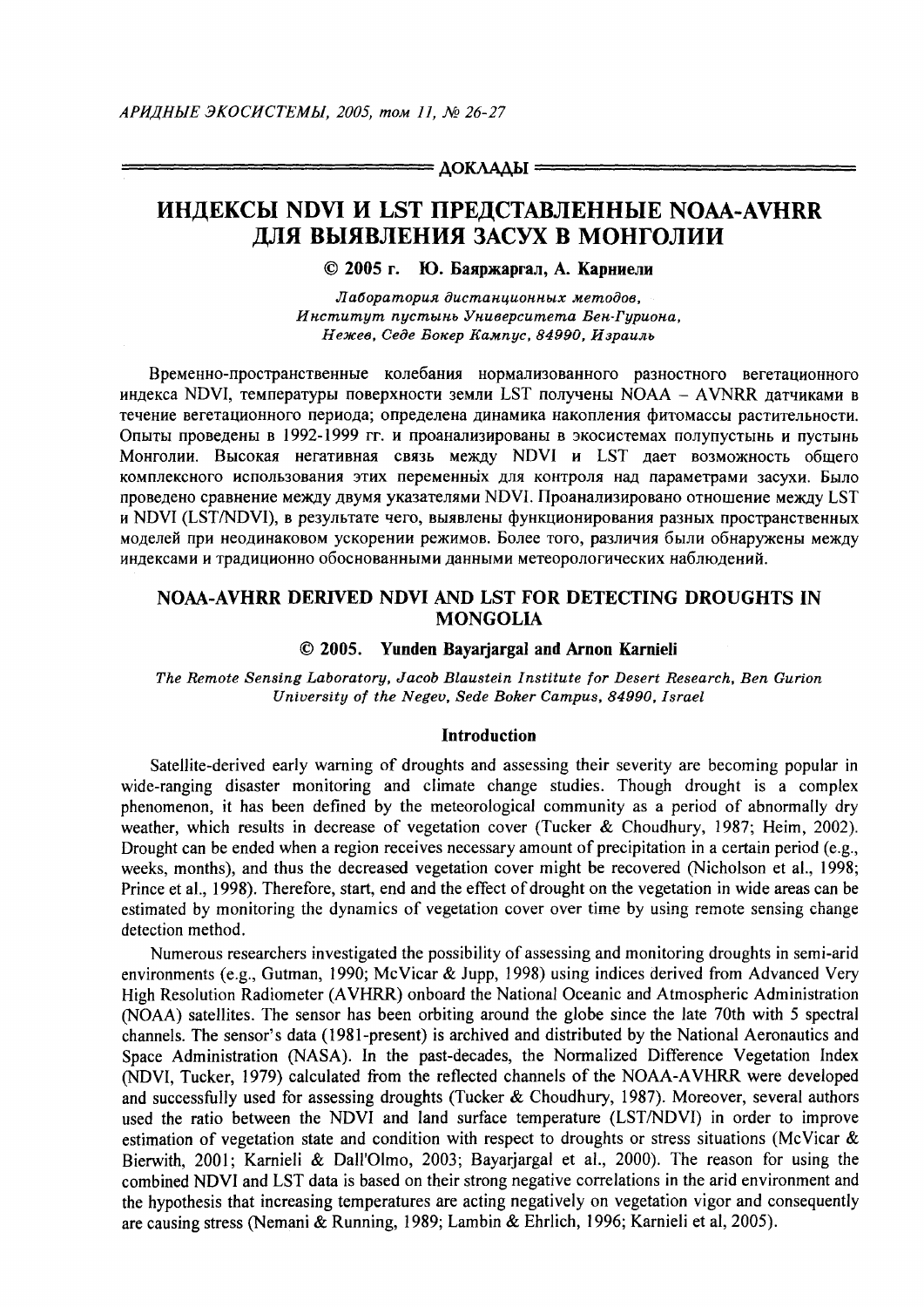The aims of this paper are to study the spatial-temporal variations of the NDVI and LST and to compare the effectiveness of the spaceborne drought-indices during the growing period over the Desert-Steppe and Desert ecosystems of Mongolia, also with respect to the traditional ground-observed weather data.

### Study area and dataset

The research objective was implemented on the Mongolia's Desert-Steppe and Desert ecosystems that cover more than 40% of the country (Appendix 4, Figure I). The study area includes the Great Lakes Depression, the Valley of Lakes, the Gobi-Altai Mountains, and the Plateau of Eastern Gobi. Low grasses, semi-shrubs, and woody plants are the dominant vegetation of the study area, and peak biomass occurs in the late summer (Batima et al., 2000). The annual mean air temperature is about 4°C. July is the warmest month with average temperature of 25°C and maximum temperature can reach 35-45°C (Natsagdorj, 2000). The total annual precipitation is about 75-150 mm and less than 75 mm in the Desert-Steppe and Desert ecosystems, respectively. About 75-85% of the precipitation falls during the three summer months, from June to August. It was reported that the frequency of drought in the Gobi region during the spring and summer has been increased from 1-2 to 3-4 times every five years (Shiirevdamba, 1999). Thus, the Desert-Steppe and Desert ecosystems of Mongolia were chosen as test area for studying the spatial-temporal variations of the NOAA-A VHRR derived NDVI and LST, and for comparing their effectiveness in drought detection.

The Pathfinder AVHRR Land (PAL) archived NDVI and brightness temperatures in channel 4 and channel 5 were used in this study. The LST was computed from the brightness temperatures by splitwindow algorithm (Price, 1984; Qin and Karnieli, 1999). Dataset were composed of monthly maximum values for vegetation growing season (April-September) over the period of 1982-1999, in the Geographical projection with spatial resolution of 0.1 x 0.1 degrees in latitude and longitude. The PAL dataset was generated from the NOAA satellite 7, 9, 11, and 14 (Agbu & James, 1994) and was obtained from the Goddard Space Flight Center (GSFC) Distributed Active Archive Center (DAAC, WWW). The PAL dataset were used for many studies of global vegetation (e.g., Shabanov et al., 2002; Buermann et al., 2002), and changes in land cover characteristics (e.g., Anyamba and Eastman, 1996; Young and Wang, 2001; Henebry, 2004; Lioubimtseva, 2004; and more).

# Analysis

This study intends to evaluate inter-annual variations and spatial distributions of NOAA-A VHRR derived NOVI and LST over the Desert-Steppe and Desert ecosystems of Mongolia, during 18-year period. Data processing was limited to the vegetation-growing period (VGP) that lasts for 6 months from April to September, since only the warm-summer season allows vegetation development in the region after the harsh winter. The VGP was divided into three sub-periods of phenology: the beginning (April-May); the middle (June-July); and the end (August-September).

The change detection technique – Change Vector Analysis  $(CVA)$  – that was adapted to the multitemporal space by Lambin and Strahler (1994a, 1994b) from the multi-spectral vector concept (Malila, 1980; Vigar and Colwell, 1987) is used in the current study as a tool for comparing the two drought indices. The CVA has advantages in the consecutive data analysis and time-series data compression over other change detection methods (such as differencing or principal component analysis) since the two CVA variables, change magnitude and direction, can exclusively be calculated only by this technique. The CVA algorithm was coded onto a graphical modeling script within the ERDAS Imagine image-processing package (ERDAS, 1997).

To compare spatial distributions of the two drought indices, drought-occurred-area (DOA) map was created for every year, and compared to each other. The DOA for each index indicates occurrences and accumulations of droughts during the VGP for every year in relation to the reference year, 18-year median. The DOA of the two indices also was compared to drought-affected-area (DAA) map created from traditional ground-observed weather data. Although traditional method was used as validation for satellite data, the DAA only gives information if there was drought event in a certain year over a certain local level administration, named Soum. Therefore, although ground-observation data does not give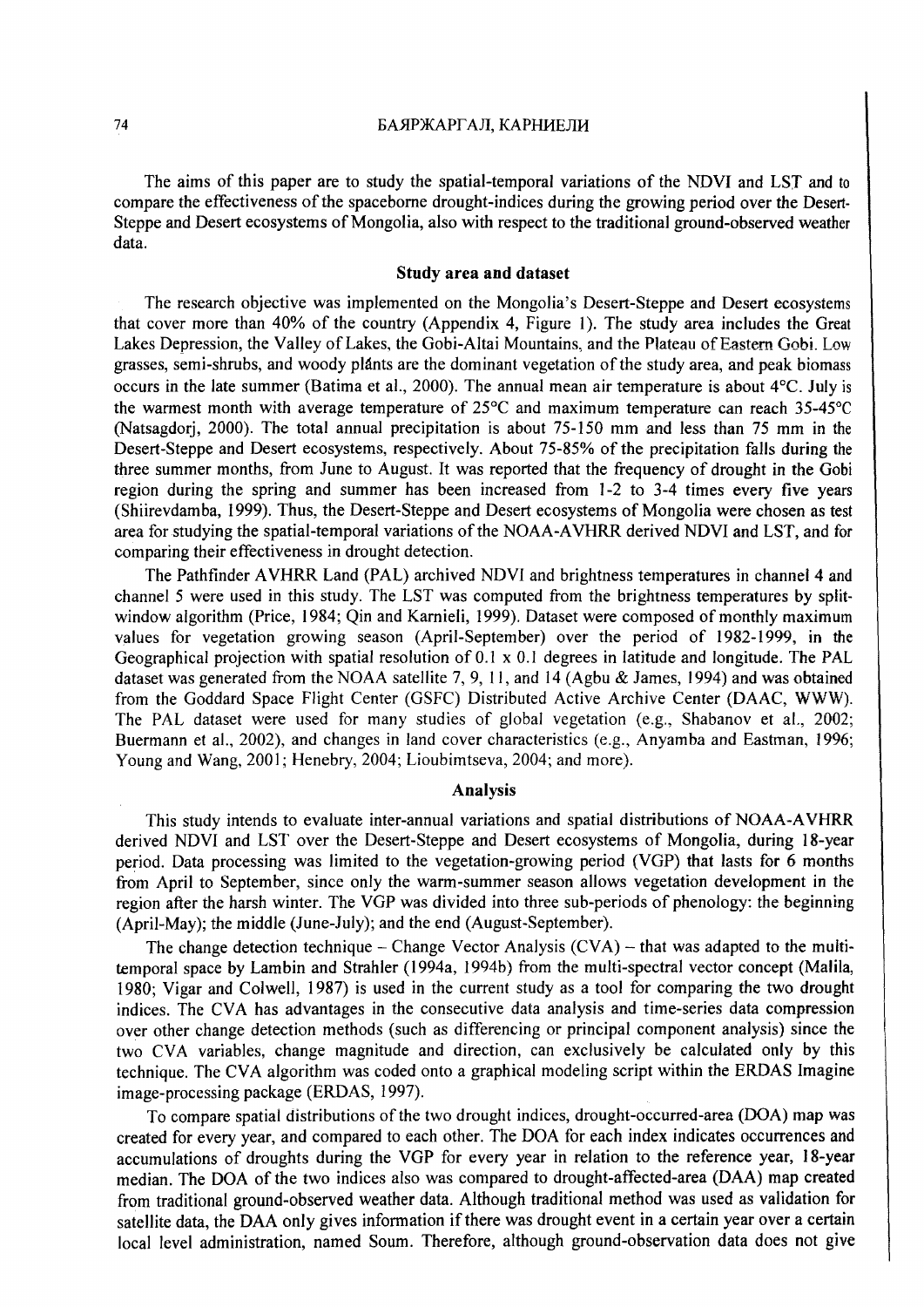knowledge about aerial extension of drought or how larger areas were occurred by drought for certain Soum area, we considered that the whole territory of Soum was affected by drought.

#### Results and discussion

### Temporal and spatial variations of NDVI and LST

Inter-annual variations of NDVI and LST for the three sub-periods of growing season during 18 year in the Desert-Steppe and Desert ecosystems are presented in Figure 2 (Appendix 5, Fig. 2). Along the study period, statistically significant differences of NDVI were exist between the three sub-periods in both the Desert-Steppe *(F-stat=73.86, p*<0.0001) and Desert *(F-stat=9.89, p=0.0002)* ecosystems. However, the NDVI is seasonally varied differently in two ecosystems. In the Desert-Steppe, the lowest NDVI values, about 0.07-0.1, were found at the early part of the VGP and higher values (about 0.12- 0.19) were observed at the middle of the VGP (Appendix 5, Fig. 2a). The NDVI values in the late part of the VGP were located somewhere in-between them (about 0.1-0.16) but closer to the peak value in the season. Overall, the seasonal variation of the NDVI was high in the Desert-Steppe ecosystem than the Desert ecosystem. Contrary, less variation was found between the sub-periods of the season in the Desert ecosystems (Appendix 5, Fig. 2b). Also, the lowest values of the NDVI (0.04-0.07) were found at the middle of the VGP in the Desert ecosystem in contract to the early season in the Desert-steppe. Besides, the NDVI values in the Desert ecosystem throughout the 18-year period were low, varied from low (0.04-0.08) at the beginning of the growing season to high (0.06-0.1) at the end. The inter-annual variations of LST over the 18-year period shows that the peak of the LST were observed in the middle of the. VGP (the hottest summer time) in both the Desert-Steppe (30-39°C) and Desert (35-45°C) ecosystems of Mongolia (Appendix 5, Fig. 2c and 2d). Clear separations between the sub-periods can be noticed (F-stat=178 for the Desert-Steppe and F-stat=218 for the Desert ecosystem). The lowest LST in both ecosystems were found at the beginning, while the highest at the middle of the VGP. These results suggest that the relations between the variations of NDVI and LST over the growing season can group the study years. The years 1984, 1988, 1990, 1993-94, and 1998, which are characterized by high NDVI and low LST, can be classified as wet years. Contrary, the years with low NDVI and high LST values, such as 1983, 1986, 1989, 1995-96, and 1999, as drought years.

The spatial distribution of the 18-year mean NDVI and LST values in sub-periods of the growingseason over the Desert-Steppe and Desert ecosystems is presented in Figure 3. (Appendix 6, Fig. 3) It can be seen that the NDVI and LST values are typically low at the beginning of growing season or springtime in two ecosystems (Appendix 6, Fig. 3a and 3d). The reason is the soil moisture is extremely low due to the low amount of rainfall during this time of the area. In addition, strong and enduring winds are common during springtime over the Desert-Steppe and Desert ecosystems when the air is warmed up (Natsagdorj, 2000). However, the higher NDVI values along with lower LST values were found in the northern part of the study area at this time of the season. The NDVI was high during the middle (i.e., summer) and end (i.e., autumn) of the VGP (Appendix 6, Fig. 3b and 3c) in the Desert-Steppe ecosystem in the northern and central parts of the study area, the Gobi-Altai Mountain and on the fringes of the Depression of Great Lakes, and forward to the south - Desert region. The LST was high in the middle of the season in the south and southwestern regions of the study area, the Gobi Desert, and the rising temperatures were spread to the north to the Desert-Steppe regions throughout the growing season (Appendix 6, Fig. 3e and 3f). Increase of LST at the beginning of VGP causes increase of NDVI values in the Desert-Steppe and vast areas of the Desert ecosystems. The NDVI variation during the middle of the VGP is not positively supported by the LST increases. Further, downward LST in the late of season aid to the NDVI when reach its peak at the end of the VGP. However, as an increasing of temperature at the beginning of the VGP in the south, plants might be affected by heat and/or water stress during the middle of the VGP (Appendix 6, Fig. 3b). Under such circumstances, plants cannot regrowth back later in the season, summer and autumn (Appendix 6, Fig. 3c ). The decrease of the NDVI values at the middle and end of the VGP over some southern areas can be explained by increasing of temperature and evaporation over these areas. Hence, high temperature at the middle of the VGP does not support the growth of vegetation in the Desert ecosystem, however increasing temperatures aid to the plant growths in the Desert-Steppe.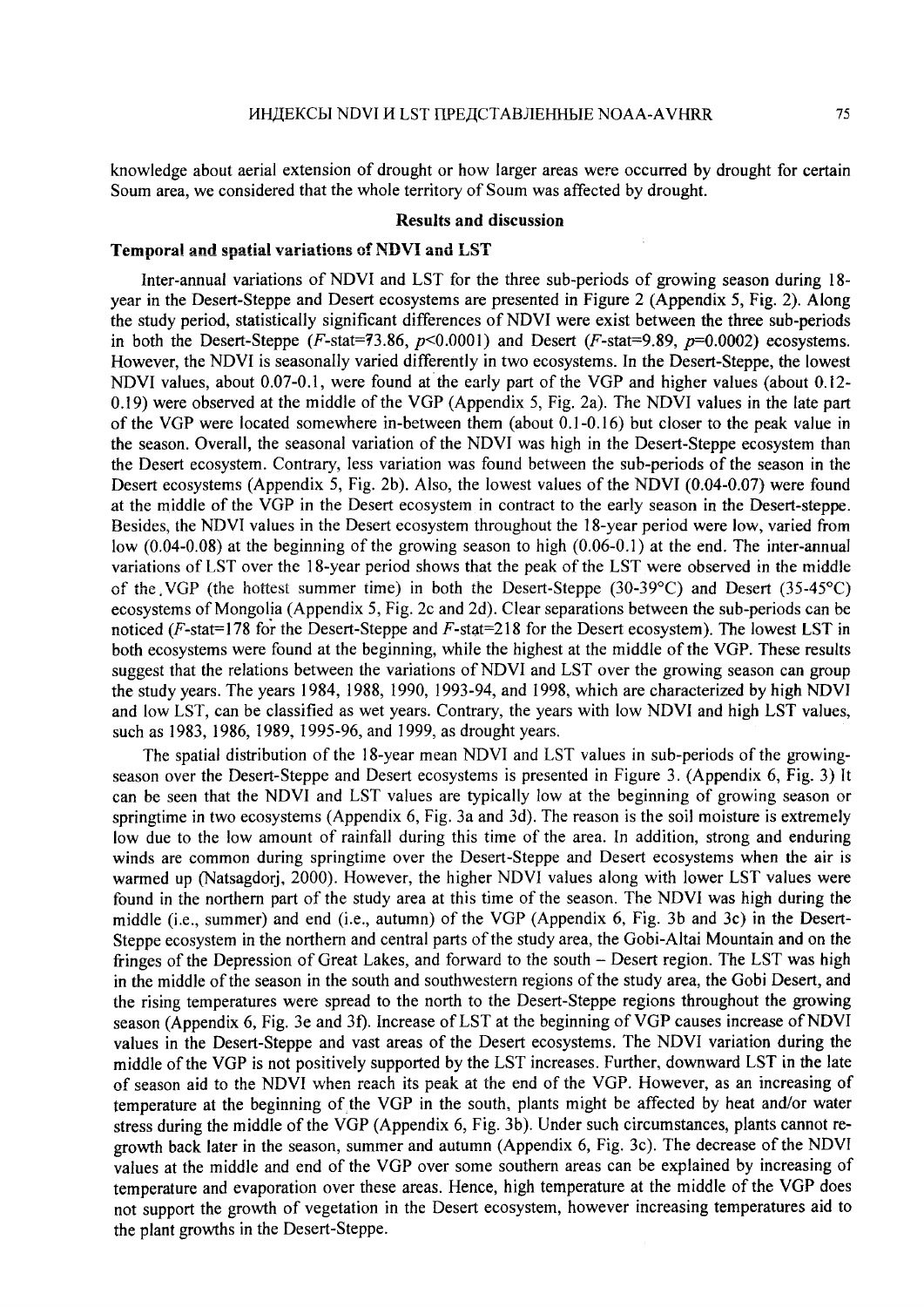#### БАЯРЖАРГАЛ, КАРНИЕЛИ

# **Comparison of drought-detection indices derived from the NDVI and LST**

Spatial distribution of drought occurred areas (DOA) detected by the two different drought indices derived from the NOAA-AVHRR reflective and thermal datasets over the VGP for three representative years, wet (1993 with 136 mm of annual precipitation), dry (1989 with 44 mm), and normal (1998 with 99 mm), in the Desert and Desert-Steppe ecosystems of Mongolia is shown in Figure 4. (Appendix 7, Fig. 4) Despite the comparison of two indices, those two were evaluated against the traditional droughtaffected-area (DAA) maps, except for the normal year 1998 (no data available). It should be noted that the traditional method does not distinguish between sub-periods of the VGP, as can be done with the image derived indices.

Figures 4a and 4b (Appendix 7, Fig. 4) illustrate DOA maps or spatial distribution of droughts that are detected in different sub-periods of the VGP in 1993 (wet year) by the NDVI and LST/NDVI, respectively. Only some areas are detected by two drought-indices in this year. These are identified as droughts at the beginning of the VGP occurring in the same places in the northwest and northern parts of the study area on the DOA maps of NDVI (Appendix 7, Fig. 4a). However, these areas were not declared as droughts in DAA map by traditional observations (Appendix 7, Fig. 4c). In this year, relatively larger areas are identified as late (August-September) drought on the DOA maps of LST/NDVI (Appendix 7, Fig. 4b) while some of them are marked as drought events in the DAA map (Appendix 7, Fig. 4c). Small areas are identified as beginning and late droughts (e.g., April-May & August-September) by the DOA maps of LST/NDVI over the central and south-west parts of the study area (Appendix 7, Fig. 4b) whereas the DAA map marks larger areas as drought-affected (Appendix 7, Fig. 4c)·and no droughts are detected by other the NDVI (Appendix 7, Fig. 4a).

In contrast to the wet year, when precipitation was significantly below normal in 1989, drought events affected large areas as shown by the DOA maps of NOVI (Appendix 7, Fig. 4d) and LST/NDVI (Appendix 7, Fig. 4e) as well as the DAA map (Appendix 7, Fig. 4f). Obviously, both indices detect much larger areas than in the wet year, as shown above. For the dry year, most drought events are identified by the NOVI as combinations of droughts in sub-periods of the VGP (rather than a single period) (Appendix 7, Fig. 4d). While, the LST/NDVI found several droughts in the middle, end, and entire duration of the VGP (Appendix 7, Fig. 4e). However, none of the DOA maps of satellite-derived indices matches the DAA map (Appendix 7, Fig. 4t). In the latter, much larger areas were defined as droughts.

A small area in the northwestern fringe and some eastern and central parts of the study area are identified as droughts at different sub-periods of the VGP in 1998 (normal year) by the DOA maps of NDVI (Appendix 7, Fig. 4g). However, relatively larger areas in the southern fringe of the study area are identified as drought during the middle and end of the VGP by the LST/NDVI (Appendix 7, Fig. 4h). Also, small areas are identified entirely as drought during the VGP on the DOA maps of LST/NDVI. Other than a few areas in the east of the study area, spatial distributions of DOA maps of the drought indices do not show similar results in sub-periods of VGP in the normal year.

#### **Summary**

Remote sensing indices derived from the reflective and thermal datasets of the NOAA-A VHRR sensor for 18-years from 1982 to 1999 were used to examine the temporal and spatial variations of the NDVI and LST in the Desert-Steppe and Desert ecosystems of Mongolia. Negatively varied NDVI and LST during the VGP in two ecosystems led to the suggestion that the drought events can be predictable more reliable by the combination of these two variables than the use of a single one. Comparison of DOA maps of the two indices shows that they do not show similar results for sub-periods of the VGP. Also, results indicate that there are no agreement in detecting of droughts between the satellite-derived drought-detection indices and the traditional ground-observed drought-affected-areas maps. Wider areas are detected as droughts by ground-observation rather than satellite derived drought-detection indices. Although this can be explained by the different observation methods (ground vs. remote sensing), it can be concluded that ground measurements are less precise over wide regions. This finding should be verified with respect to the indices based on meteorological parameters (e.g., temperature and precipitation).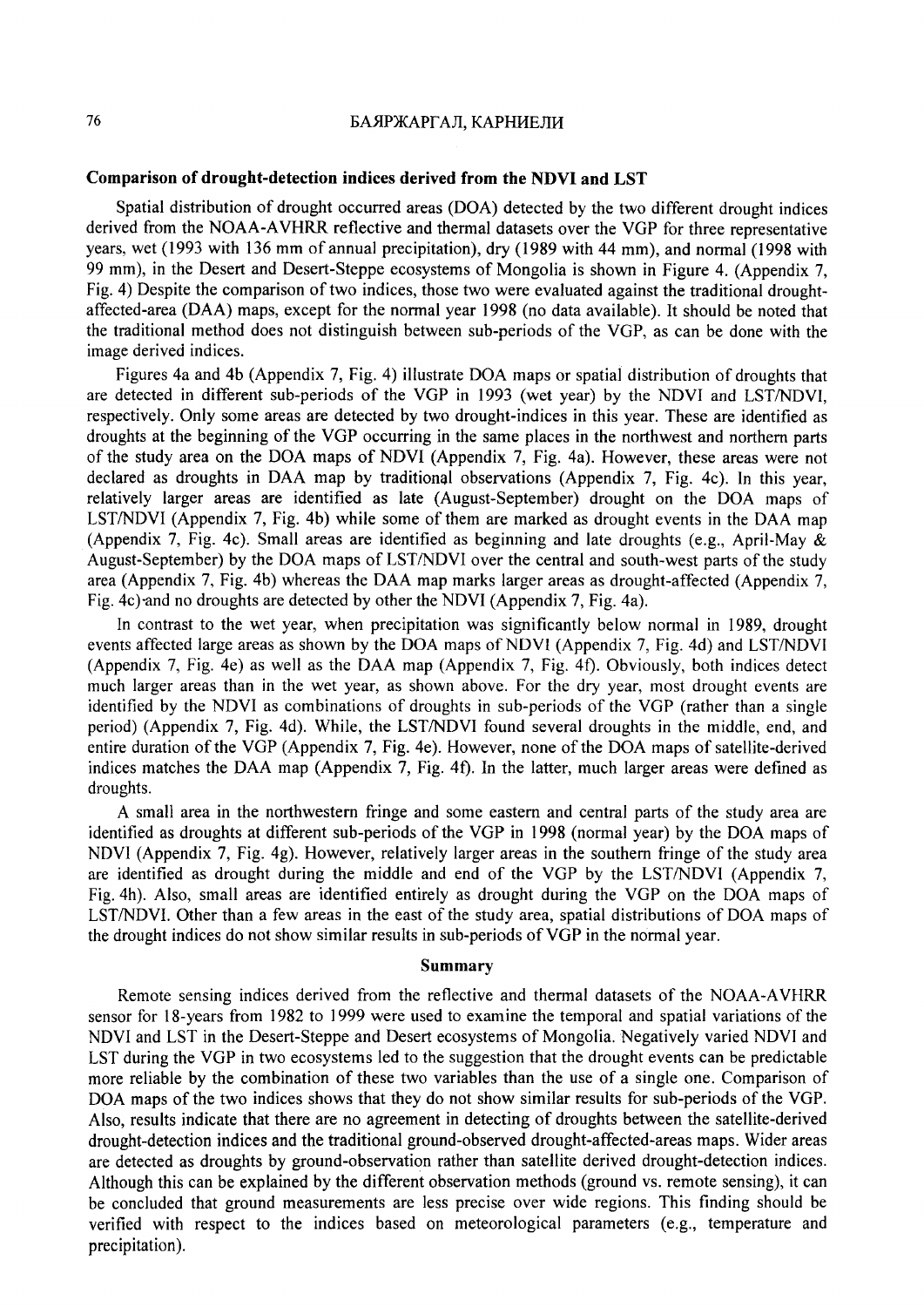### REFERENCES

- l. *Agbu P.A., James ME.* The NOAA/NASA Pathfinder A VHRR Land Data Set User's Manual. Goddard Distributed Active Archive Center, NASA/GSFC, Greenbelt, USA. 1994.
- 2. *Anyamba A., Eastman J.R.* Interannual variability of NDVI over Africa and its relation to El Nino/Southern Oscillation. *Int. J. Remote Sensing.* 17. 1996. P. 2533-2548.
- 3. *Batima P., Bolortsetseg B., Mijjiddorj R., Tumerbaatar D., Ulziisaihan* V. Impacts on Natural Resource Base. *In* P.Batima and D.Dagvadorj (eds.) *Climate Change Its Impacts in Mongolia.*  JEMR. Mongolia. 2000. P. 47-96.
- 4. *Bayarjargal Yu., Adyusuren Ts., Munkhiuya Sh.* Drought and Vegetation Monitoring in the Arid and Semi-Arid Regions of the Mongolia using Remote Sensing and Ground Data. *In Proceedings of 21st Asian Conference on Remote Sensing,* Taipei, Taiwan 1. 2000. P. 372-377.
- 5. *Buermann W., Wang YJ., Dong J.R., Zhou L.M, Zeng XB., Dickinson R.E., Potter* C.S., *Myneni R.B.* Analysis of a multiyear global vegetation leaf area index data set. *J. Geophysical Res. Atmospheres.* 107. 2002. 4646 p.
- 6. ERDAS. ERDAS Field Guide. ERDAS Inc. Atlanta. 1997. 655 p.
- 7. *Gutman G.* Towards Monitoring Droughts from Space. *Journal of Climate.* 3. 1990. P. 282-295.
- 8. *Heim R.R.* A Review of Twentieth-Century Drought Indices Used in the United States. *Bull. American Met. Soc.* 84. 2002. P. 1149-1165.
- 9. *Henebry G.* Changing land surface phenology in Kazakhstan. *Arid ecosystems* (this issue). 2004.
- 10. *Karnieli A .. Dall'Olmo G.* Remote sensing monitoring of desertification, phenology, and droughts. *Management of Environmental Quality: An International Journal.* 14. 2003. P. 22-38.
- 11. *Karnieli A., Bayasgalan M. Bayarjargal Yu., Khudulmur* S., *Tucker CJ.* Comments on the Use of the Vegetation Health Index Over Mongolia. *(submitted to the International Journal of Remote Sensing).* 2005.
- 12. *Lambin E.F., Strahler A.H.* Indicators of land cover change for change vector analysis in multitemporal space at coarse spatial scales. *Int. J. Remote Sensing.* 10. l 994a. P. 2099-2119.
- 13. *Lambin E.F., Strahler A.H.* Change-vector analysis in multitemporal space: A tool to detect and categorize land-cover change processes using high temporal-resolution satellite data. *Remote Sensing Environ.* 48. 1994b. P. 231-244.
- 14. *Lambin E.F., Ehrlich D.* The surface temperature-vegetation index space for land cover and landcover change analysis. *Int. J. Remote Sensing.* 17. 1996. P. 463-478. '
- 15. *Lioubimtseva E.* Climate and ecosystem changes in arid lands of Uzbekistan and Turkmenistan inferred from AVHRR NOAA series from 1982 to 2001. *Arid ecosystems.* Volume 11. 2005.
- 16. *Malila W.A.* Change vector analysis: an approach for detecting forest changes with Landsat. *Proceedings Sixth Annual Symposium Machine Processing of Remotely Sensed Data, in Soil lriformation Systems and Remote Sensing and Soil Survey,* P.G. Burroff and D.B. Morrison (eds.), Purdue U. Lab. App. Remote Sens., West Lafayette, IN, 3-6 June. 1980. P. 326-335.
- 17. *McVicar TR., Jupp D.L.B.* The current and potential operational uses of remote sensing to aid decisions on drought exceptional circumstances in Australia: a review. *Agricultural Systems,* 57. 1998. P. 399-468.
- 18. *McVicar T.R., Bierwirth P.N.* Rapidly assessing the 1997 drought in Papua New Guinea using composite AVHRR imagery. *Int. J. Remote Sensing,* 22. 2001. P. 2109-2128.
- 19. *Natsagdorj L.* Climate Change. *Jn* P.Batima and D.Dagvadorj (eds.) *Climate Change Its Impacts in Mongolia.* JEMR, Mongolia. 2000. P.15-42.
- 20. *Nicholson SE., Tucker CJ., Ba MB.* Desertification, drought and surface vegetation: An example from the West African Sahel. *Bull. American Met. Soc.* 79. 1998. P. 815-829.
- 21. *Price J.C.* Land surface temperature measurements from the split window channels of the NOAA 7 Advanced Very High Resolution Radiometer. J *Geophysical Res.,* 89. 1984. P. 7231-7237.
- 22. *Prince S.D, De Colstoun E.B., Kravitz L.L.* Evidence from rain-use efficiencies does not indicate extensive Sahelian desertification. *Global Change Biology.* 4. 1998. P. 359-374.
- 23. *Qin* Z., *Karnieli A.* Progress in the remote sensing of land surface temperature and ground emissivity using NOAA-AVHRR. *Int. J. Remote Sensing.* 20. 1999. P. 2367-2393.